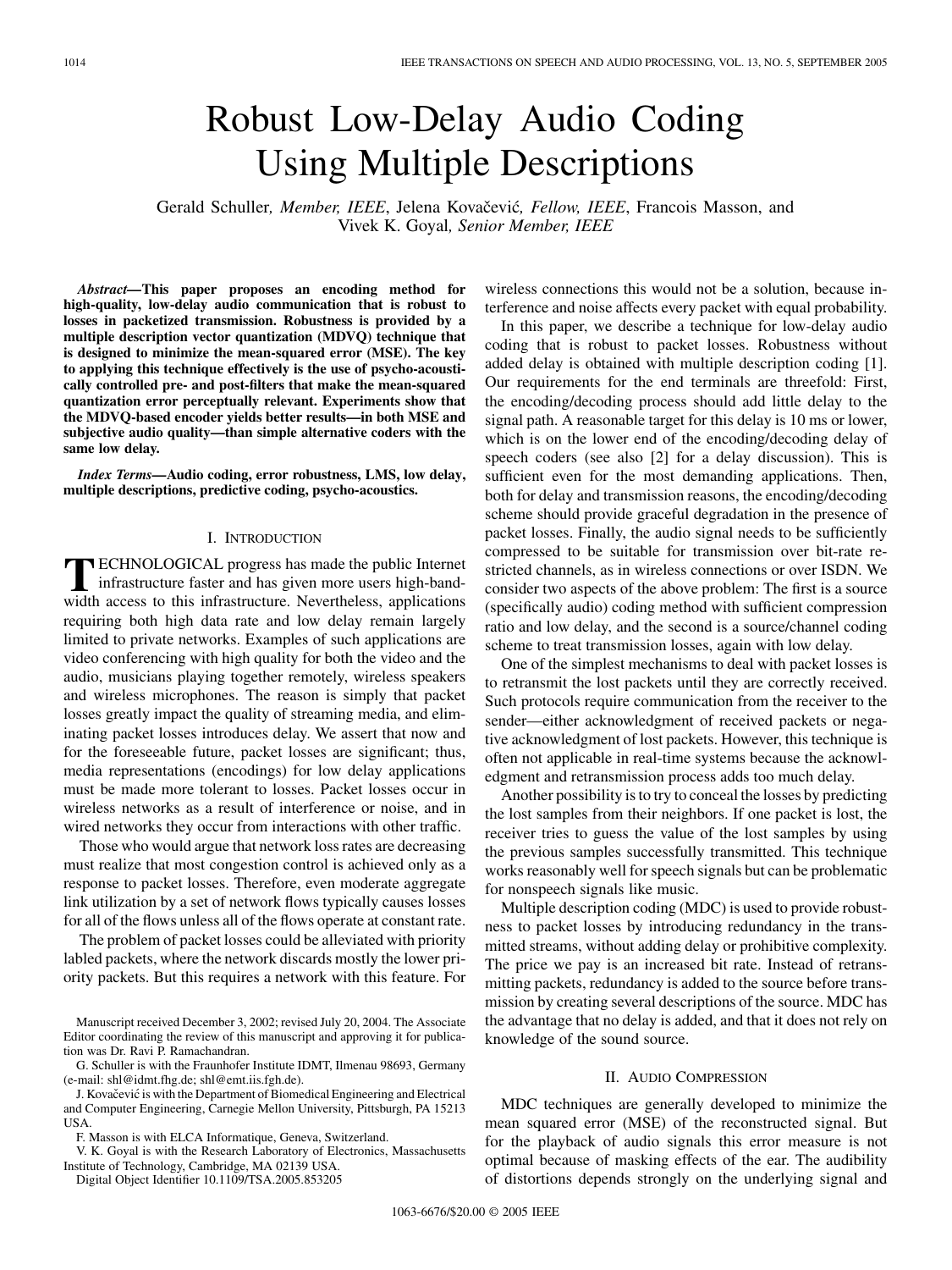the sensitivity of the ear across frequency and time. These effects are described by the signal-dependent psycho-acoustic masking threshold. Distortions which are smaller than this masking threshold are not audible. To apply MSE-based MDC techniques to audio coding, we desire a mapping of the audio signal to a domain where MSE is approximately commensurate with the audibility of distortions. To obtain this mapping, we use a psycho-acoustically controlled adaptive prefilter. It has the effect that it normalizes the signal to its masking threshold. On the decoding side we use a post-filter, inverse to the prefilter.

Most present audio coders are based on subband coding. A good compression ratio requires a high number of subbands, typically 1024, at sampling rates of 32 to 48 kHz. However, this high number of subbands leads to a high encoding/decoding delay, on the order of 100 ms and more. The MPEG4 low-delay coder achieves a lower delay by using a smaller number of subbands, leading to a compromise in the compression performance. But the obtained delay (ca. 960 samples, which is 20 ms at 48 kHz sampling rate or 30 ms at 32 kHz sampling rate) is not as low as desired (10 ms). Speech coders achieve lower delays but do not perform well on nonspeech signals such as music or room noise. Thus, to lower the delay without sacrificing performance, we take a different approach.

Predictive coding introduces little or no delay and has the same asymptotic coding gain as subband coding [[3\]](#page-9-0), [\[4](#page-9-0)]. However, predictive coding cannot easily be combined with a psycho-acoustic model. Our approach separates *irrelevance reduction* (quantization with a resolution that makes it imperceptible, at least with no transmission losses) from *redundancy reduction* (the exploitation of statistical relationships and nonuniform probability densities in the quantized data).

#### *A. Irrelevance Reduction*

The pre- and post-filter are linear adaptive filters, implemented in a structure like predictors, which provides invertibility. Their uses are illustrated in Fig. 1. The prefilter frequency response  $H(f)$  is a normalization of the signal to the masking threshold  $M(f)$ 

$$
H(f) = \frac{1}{M(f)}.
$$

This means that after prefiltering, the masking threshold of the signal is at unity across frequency. The uniform (white) noise shape across frequency correponds to a constant variance noise in the time-domain. The perceptual model is tuned in a way that a simple rounding operation (unit step size) produces a suitable quantization noise at the masking threshold. Any distortion above above this level becomes audible, whereas distortions below it remain inaudible. The post-filter in the decoder is the inverse of the prefilter. It has a frequency response like the masking threshold. Assuming the quantization distortions after the prefilter are flat across frequency and time, the post-filter shapes the quantization distortions like the masking threshold, as desired. The coefficients of the pre- and post-filter are obtained by computing the linear predictive coefficients (LPC) from the output of the psychoacoustic model [\[5](#page-9-0)], [[6\]](#page-9-0), such that a frequency response according to the model is obtained. The



Fig. 1. Audio coding scheme with separated irrelevance and redundancy reduction, using a psychoacoustic pre- and post-filter and lossless compression.

masking threshold is parameterized using the prefilter coefficients, and transmitted as side information to the post-filter in the decoder.

In the original formulation and application of this prefilter [\[5](#page-9-0)], [\[6](#page-9-0)], the output of the prefilter was input to a uniform quantizer. The uniform scalar quantizer is replaced with a multiple description vector quantizer; this does not alter the spectral flatness of the quantization error.

The quantizer produces the desired spectrally flat quantization distortions. The prefilter together with the quantizer can be viewed as a stage for the irrelevance reduction, because it introduces distortions which are not audible (at least ideally), and after the quantization the signal has a lower entropy. This stage introduces some delay because the psycho-acoustic model is still subband based. However, the requirements for the time/frequency resolution for the psycho-acoustics are different than the requirements for subband coding in traditional audio coding. That is why the number of subbands can be chosen much smaller. In our implementation we chose 128 subbands, leading to a delay of about 128 samples.

#### *B. Redundancy Reduction*

The quantizer is followed by lossless coding, implemented with a predictor and an entropy coder, such as an adaptive Huffman coder. This stage can be viewed as redundancy reduction, because it uses only the statistical dependencies of the signal.

The stage for the redundancy reduction does not introduce much delay either. The prediction can be implemented with backward adaptation, which is based on past signal samples, and hence has no delay. Adaptive Huffman coding has a delay of about 20 samples in our implementation [\[7](#page-9-0)], [\[6](#page-9-0)]. The decoder does not introduce additional delay. This means that the overall encoding/decoding delay is on the order of 200 samples or 6 ms at 32 kHz sampling rate, which is below our targeted delay.

#### III. MULTIPLE DESCRIPTION BACKGROUND

Multiple description coding is a set of techniques that create several descriptions of a signal to transmit. The descriptions are self-contained but correlated. Each description can be viewed as a coarse approximation of the input signal. The different descriptions are transmitted separately to the receiver.

Descriptions can be lost on their way to the receiver if their corresponding channels are broken. At the receiver, the quality of the decoding is based on the number of descriptions correctly received. If  $M$  descriptions of the input signal are created, the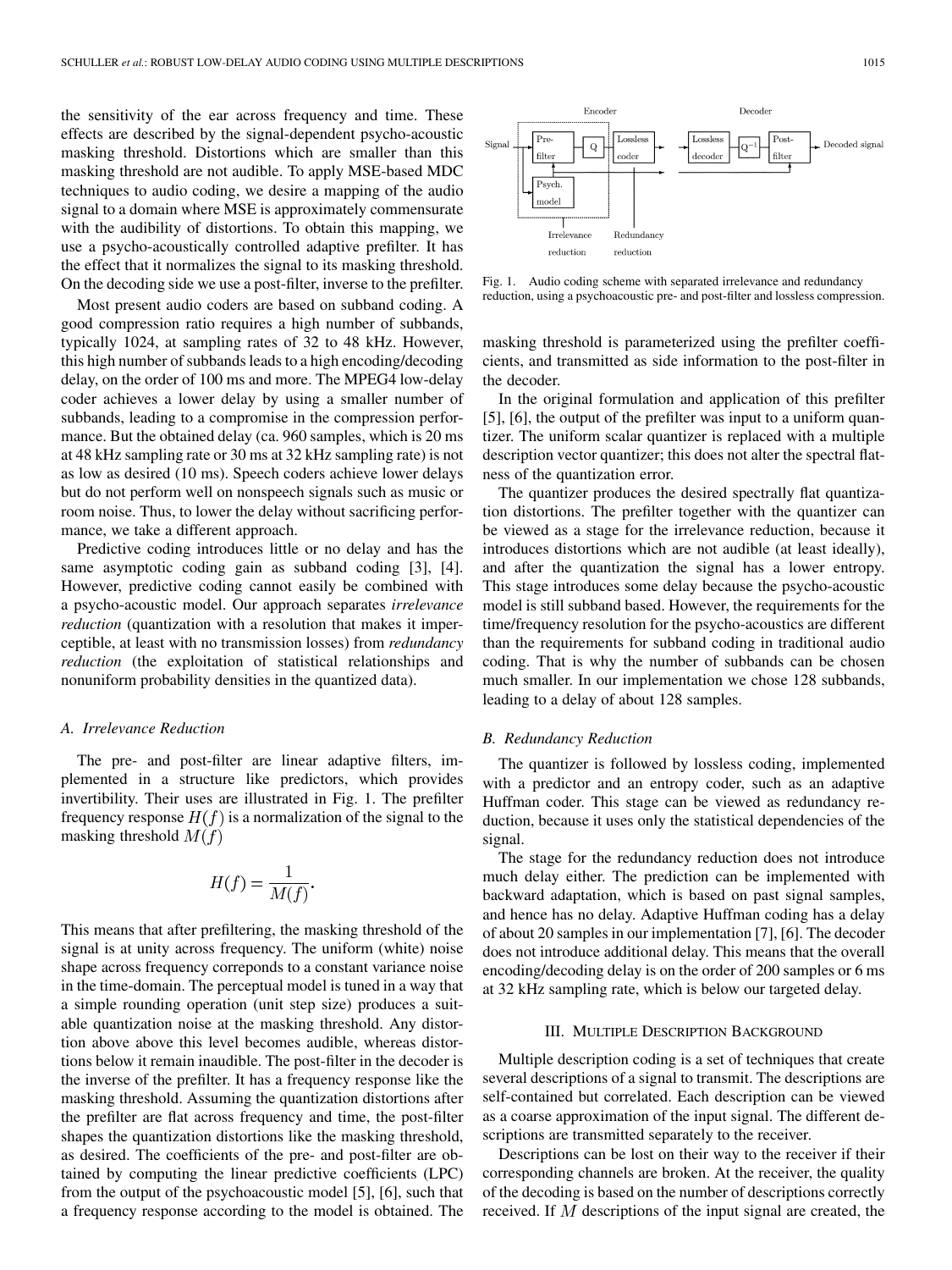receiver has  $2^M - 1$  different decoding "behaviors," one for each nonempty set of descriptions received.

- If all descriptions are correctly received, the input signal can be reconstructed at full quality.
- If only a subset of the descriptions is received, the receiver can still reconstruct the signal and produce a coarse approximation of the source.

In MDC, the higher the number of descriptions received, the smaller the distortion between the input signal and its reconstructed value. In contrast to a layered coding scheme—where one channel is assumed to be received and there is an assumed priority order among the descriptions—in MDC every description is at the same priority level, and as soon as any of the descriptions is correctly received the decoder can compute an estimation of the original stream of data.

A basic two-description MD system is illustrated in Fig. 2. Two descriptions of the source are created and transmitted over two separate channels. The receiver uses one of three decoding procedures, depending on which descriptions are received. When both descriptions are received, the receiver uses the "central decoder"  $D_0$ ; when only one description is received, the receiver uses one of the "side decoders"  $D_1$  and  $D_2$ . The two side decoders have bigger distortions than the central decoder, but their outputs are still coarse approximations of the input signal. It is also possible that neither description is received, but in this case the receiver can do nothing more than approximate the signal by its mean. The overall goal of the design of an MD coder is to make the distortion of all of the  $2^M - 1$  decoders as small as possible.

Two extreme cases of MDC are to 1) repeat exactly the same description on all channels or 2) create completely independent descriptions. In the first case, the reception of one description already leads to full quality reconstruction. For a two-description system, this ensures complete robustness to the failure of one channel, but the transmission overhead introduced is 100%. In the second case, the descriptions are completely independent and no redundancy is introduced. However, no robustness is achieved either. If one description is lost, the information contained in the other description cannot be used to reconstruct lost information. Therefore, we see that there is a trade-off between the redundancy introduced during the creation of the descriptions and the robustness of the transmission. Good robustness to losses can be achieved, but a price is paid in the increase of the transmission rate. Next, we briefly review multiple description lattice vector quantization (MDLVQ), which will be used in our system for robust audio transmission. More details on MDC can be found in [[1\]](#page-9-0).

## *A. MD Lattice Vector Quantization*

In a classical scalar quantization scheme, for each input sample the nearest quantizer codebook index is transmitted. In the MD case, the index of the scalar quantizer is not sent directly over the channel. Rather, an index assignment table is used to create two descriptions of every bin's index [[8\]](#page-9-0). Then, each description is sent on a different channel, and there are three possible decodings at the receiver. Even if one description is lost, the other description can be used to produce a coarse approximation of the original sample.



Fig. 2. Multiple description system with two channels.

Just as we can form descriptions by using separate quantizers on each scalar input sample, we can form descriptions on blocks of  $K$  input samples. This has the advantage of reducing the quantization error for a given bit rate (a property of vector quantization) as well as obtaining more flexibility in the design of our multiple description scheme, because we consider the quantization distortion cumulative over  $K$  samples, and not for each individually.

Here we apply two-dimensional quantizers, i.e., we encode with blocks of length  $K = 2$ . This allows us to use the example quantizers based on the hexagonal  $A_2$  lattice presented explicitly in [[9\]](#page-9-0), which in turn are based on the optimizations for the  $A_2$  lattice presented in [[10\]](#page-9-0). The choice of  $K = 2$  provides a concrete proof of concept and facilitates pictorial representations. It also has an audio inspiration: We do not want to make the dimensionality too high to avoid having the quantization error too unevenly distributed over the samples. Using psychoacoustic prefiltering with moderate- to high-dimensional vector quantization is an open research area that we cannot address significantly within the scope of this work.

Even without the multiple description flavor, vector quantizers suffer from great encoding complexity. A way to deal with this problem is to impose structure on the quantizer, such as forcing the points to belong to a lattice. In lattice vector quantization, every vector of data is quantized to one point of a given lattice. Finding the nearest point from a lattice has much lower complexity than finding the nearest point in an unstructured codebook [[11\]](#page-9-0).

In Multiple Description Lattice Vector Quantization (MDLVQ), instead of transmitting a label corresponding to the closest lattice point, one associates with the lattice point an ordered pair of points in a sublattice. The indices of these sublattice points are the descriptions and the sublattice points are the side decoder reconstructions. The association of lattice points to ordered pairs of sublattice points is one-to-one so that the central decoder reconstruction can be the original lattice point.

MDLVQ was introduced by Servetto, Vaishampayan and Sloane (SVS) [\[12\]](#page-9-0), [[10\]](#page-9-0). In addition to providing the basic framework, they gave an algorithm for determining optimal index assignments. Kelner *et al.* [\[13](#page-9-0)], [[9\]](#page-9-0) recognized that the encoding procedure is inherently optimized for the central decoder, meaning it minimizes the average distortions for the case of no losses. They proposed an extension of MDLVQ in which the encoder is optimized for a weighted combination of the central and side distortions. We now provide details on the original SVS technique and the KGK modification that is used in our MD audio coder.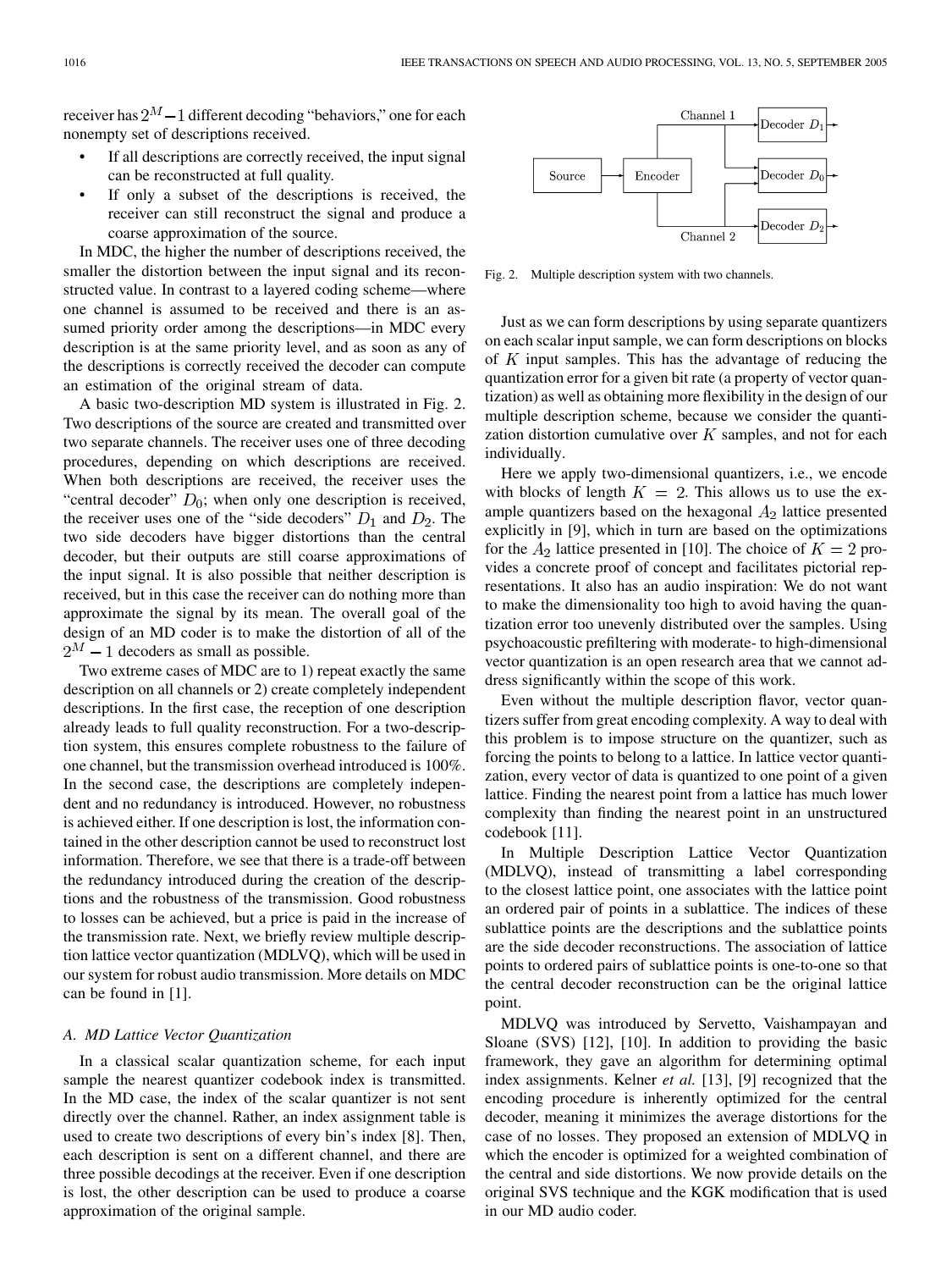

Fig. 3. Example of MDLVQ of a pair of samples. Each fine lattice point is labeled according to the SVS algorithm. The source vector  $P$  is quantized to the closest lattice point ad; therefore, its descriptions are a and d. Illustration of the coordinate indexing of the sublattice points.

Let  $\Lambda$  be a lattice, and let  $\Lambda' \subset \Lambda$  be a geometrically similar sublattice of  $\Lambda$ . This means  $\Lambda' = cA\Lambda$  for some scalar c and some unitary matrix A with determinant 1, or that  $\Lambda'$  is obtained by scaling and rotating  $\Lambda$ . The index  $N = |\Lambda/\Lambda'|$ , which can be seen as relative density of the lattices, ultimately determines the redundancy of the system. Every point of the original fine lattice  $\Lambda$  is labeled with a pair of points of the sublattice  $\Lambda'$  by using a one-to-one *index assignment*  $\ell : \Lambda \longrightarrow \Lambda' \times \Lambda'$ . Fig. 3 shows an example in which the original lattice is the two-dimensional hexagonal lattice  $A_2$  and  $\Lambda'$  is an index-7 sublattice.

In the SVS technique, a point is first encoded to the closest fine lattice point  $\lambda \in \Lambda$  and then  $(\lambda'_1, \lambda'_2) = \ell(\lambda)$  is computed. This lattice quantization uses the fast encoding algorithm described by Conway and Sloane in [\[11](#page-9-0)], [\[14](#page-9-0)] for the  $\Lambda = A_2$  example, and creates hexagonal Voronoi regions. Recall that the Voronoi region of a lattice point is defined as the set of points closer to this lattice point than to any other.  $\lambda'_1$  and  $\lambda'_2$  are transmitted over channel 1 and 2, respectively. If only description  $i$  is received, the reconstruction is  $\lambda'_i$ . If both descriptions are received, the receiver can decode to the original lattice point  $\lambda$ . Therefore, the decoder provides coarse information if only one description is received, and finer information if both descriptions are transmitted successfully.

This approach suffers from the following drawback: Since the decoding is made at the resolution of the fine lattice only when both descriptions are received, it performs best for the central decoder (for which no description is lost), and does not consider the decoding performance of the side decoders based on the reception of only one description.

Therefore, KGK propose in [[13\]](#page-9-0), [[9\]](#page-9-0) a new criterion for the initial encoding step, applied before the index assignment. They encode  $x \in \mathbb{R}^N$  to the lattice point  $\lambda \in \Lambda$  that minimizes

$$
\frac{1-p_l}{1+p_l} \cdot ||x - \lambda||^2 + \frac{p_l}{1+p_l} \cdot (||x - \lambda_1||^2 + ||x - \lambda_2||^2) \tag{1}
$$



Fig. 4. Shapes of the Voronoi cells, with respect to the MD objective function (1), for different design parameters  $p_l$ : (a) 0, (b) 0.02, (c) 0.05, (d) 0.1, (e) 0.2, and (f) 0.5.

where  $(\lambda_1, \lambda_2) = \ell(\lambda)$ . This expression is a convex combination of the squared error at the central decoder  $||x - \lambda||^2$  and the average squared error at the side decoders  $(1/2)(\|x - \lambda_1\|^2 +$  $||x - \lambda_2||^2$ , The parameter  $p_l$  controls the trade-off between central and side distortions. It can be considered the designed loss probability because the expression that is minimized is the expected squared error, conditioned on at least one description being received, when descriptions are lost independently with probability  $p_l$ . This encoding partitions  $\mathbb{R}^N$  differently than nearest-neighbor encoding with respect to  $\Lambda$ .

KGK further propose to alter the locations of points in  $\Lambda \setminus \Lambda'$ to minimize (1). An iterative algorithm for this perturbation is given in [\[9](#page-9-0)]. The shapes of the resulting partition cells are given in Fig. 4 for a few values of  $p_l$ . The evolution of the partition as  $p_l$  increases is interesting. When  $p_l = 0$ , the partition is the Voronoi partition used by SVS because the lattice is not perturbed and the side distortions are given no weight in (1). As  $p_l$ increases, the cells around the sublattice points become larger than the ones around the points of  $\Lambda \setminus \Lambda'$ . The sublattice points are preferred for encoding because when losses occur, these points are decoded without error even in the side decoders. In the extreme case where  $p_l = 1$ , the cells around points in  $\Lambda \setminus \Lambda'$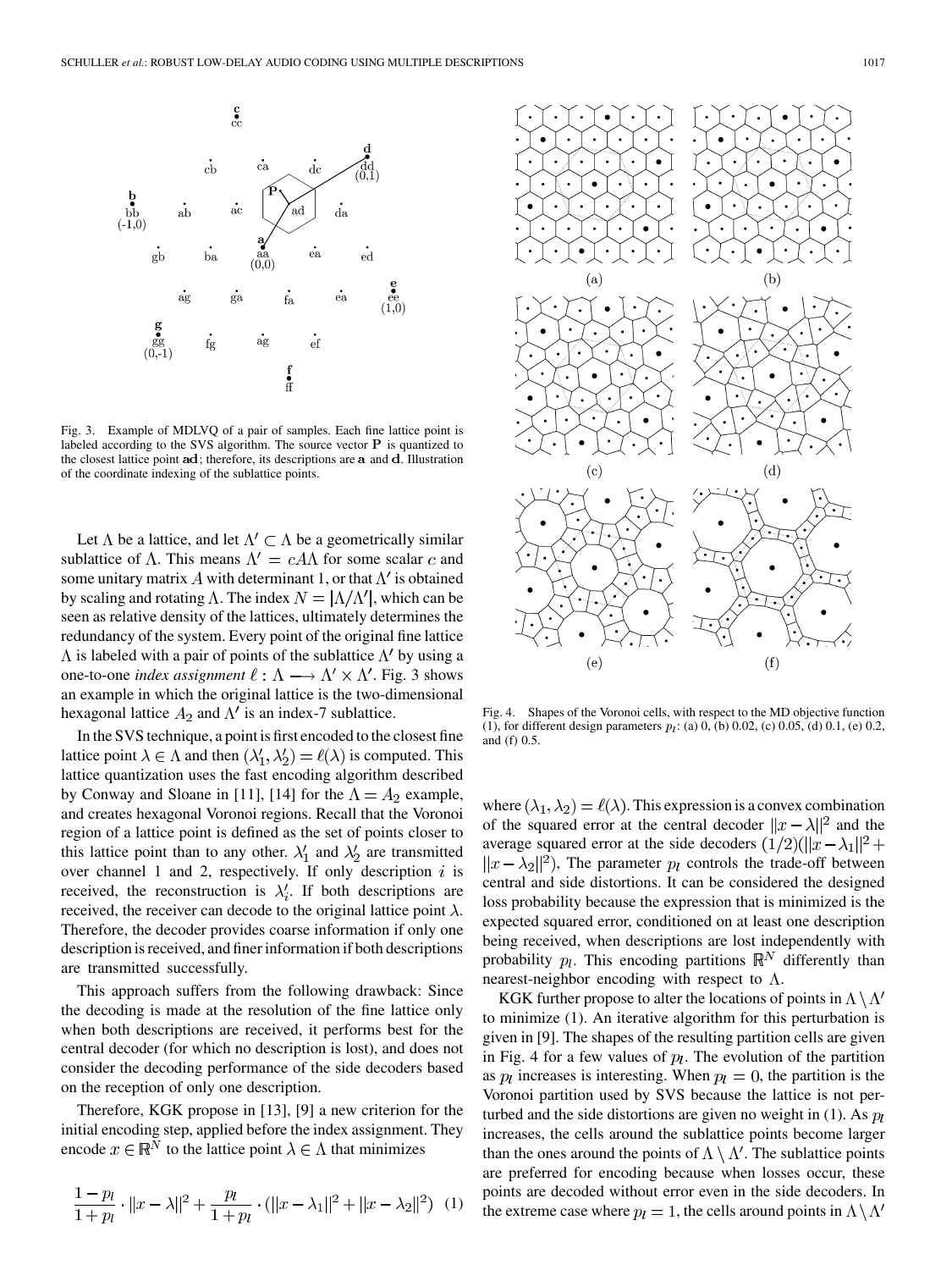

Fig. 5. Block diagram of the MD encoder.

disappear.1 The encoding with the perturbed lattice is similar to the one with the regular (unperturbed) lattice, but requires more computation. Assume again that we want to encode the point  $P = (p_1, p_2).$ 

- First, P is vector quantized to the closest *sublattice* point  $\lambda'_p \in \Lambda'$ , using the same fast encoding algorithm described in the previous section. We cannot use this algorithm for vector quantizing to the fine lattice  $\Lambda$  as in the previous section, because (1) is not standard Euclidean distance and the fine lattice has been perturbed.
- Then, using the difference  $P \lambda'_p$ , find the  $\lambda \in \Lambda$  that minimizes (1). For the hexagonal lattice,  $N = 7$  case, this is a search among 13 candidates.
- Once  $P \lambda'_p$  is determined, use the labeling  $\ell$  to construct the two descriptions and transmit them over their respective channels. This labeling, determined with the SVS algorithm, is the same as the one used with the regular lattice.

The decoding algorithm is exactly the same as the one used for the regular lattice in the previous section.

### IV. MD CODER

We now present the MD coder we implemented for the encoding of the prefiltered signal. Its block diagram is given in Fig. 5. The audio signal is first prefiltered and then input into an MDLVQ encoder. This coder pairs the samples and outputs two descriptions for every vector created. Then, each description is passed through a lossless coder to remove the redundancy contained in the streams, before transmission over its channel. The lossless coder consists of a predictor and an entropy coder.

# *A. MDLVQ Encoder*

As described in Section II-A, the psycho-acoustically controlled prefiltering results in a signal for which uniform scalar quantizer step size  $\Delta = 1$  is at the threshold of perceptibility. So that integer audio file formats allow sufficient resolution for our manipulations and comparisons, we scale the prefilter output by 100. (Now  $\Delta = 100$  is at the threshold of perceptibility.) Obviously, the factor of 100 is arbitrary and has little impact on our results.

We use an MDLVQ as a replacement for the uniform scalar quantizer. Specifically, we apply the modified version of MDLVQ from [\[9](#page-9-0)] with the  $A_2$  lattice and an optimal index

1Animations of this evolution can be found at http://lcavwww.epfl.ch/~goyal/MDVQ/.



Fig. 6. Adaptive prediction filter.

assignment function for sublattice index  $N = 7$ . As a design criterion, we want the central distortion with parameter  $p_l =$ 0 to be at the threshold of perceptibility, i.e., the same as the distortion obtained with a uniform quantizer with  $\Delta = 100$ . This simply requires an appropriate scaling for the  $A_2$  lattice.

Let  $R$  be the radius of a circle inscribed in a hexagonal Voronoi region of the desired lattice. Under the usual high-rate analysis assumptions, the distortion for uniform scalar quantization is  $\Delta^2/12$ . This is the square of the scaling of the underlying Z lattice  $({\Delta}^2)$  times the normalized second moment of the  $Z$  lattice  $(1/12)$ . Making the corresponding calculation for the two-dimensional quantizer gives distortion  $5R^2/24$ . Thus we choose

$$
R = \sqrt{\frac{2}{5}} \Delta \approx 63.24.
$$

# *B. Lossless Predictive Coder*

At the output of the MDLVQ encoder, on each MD channel, the sublattice points have statistical dependencies. This is why each description is passed into a lossless coder using a predictor to reduce the bit rate needed for the transmission.

We describe each (sub-)lattice point by two integers or coordinates (its projections onto a particular basis set) as shown in Fig. 3. The two descriptions of the prefiltered signal are sequences of coordinates of sublattice points. An illustrative example for a first description might be:  $(-1,3)$ ,  $(0,-2)$ ,... and the second description might be:  $(0,3)$ ,  $(1, -2)$ ,...

We use prediction filters updated by the LMS algorithm [[15\]](#page-9-0), [[16\]](#page-9-0). The LMS algorithm uses the prediction error to update the coefficients of the filter, as shown in Fig. 6. For example, assume that  $H_{M,k}$  is the filter used to predict the coordinate  $x_k$  by using the M previous coordinates  $X_k = (x_{k-1}, \ldots, x_{k-M})^T$ . The prediction  $\hat{x}_k$  of the current coordinate  $x_k$  is given by

$$
\hat{x}_k = X_k^T \cdot H_{M,k}.\tag{2}
$$

Observe that the predictor uses the coordinates of both bases. The error  $e_k$  of the prediction is

$$
e_k = x_k - \hat{x}_k = x_k - X_k^T \cdot H_{M,k}.\tag{3}
$$

This prediction error is used to update the filter  $H_{M,k}$ 

$$
H_{M,k+1} = H_{M,k} + \mu e_k X_k
$$

where  $\mu$  is the step size of the LMS algorithm. The larger the step size, the faster the convergence of the algorithm, but the larger the asymptotic average mismatch between the adaptive filter and the optimal filter. Therefore, there is a trade-off in the choice of the step size  $\mu$ . A large  $\mu$  will converge faster in the beginning, but after convergence the resulting filter will be worse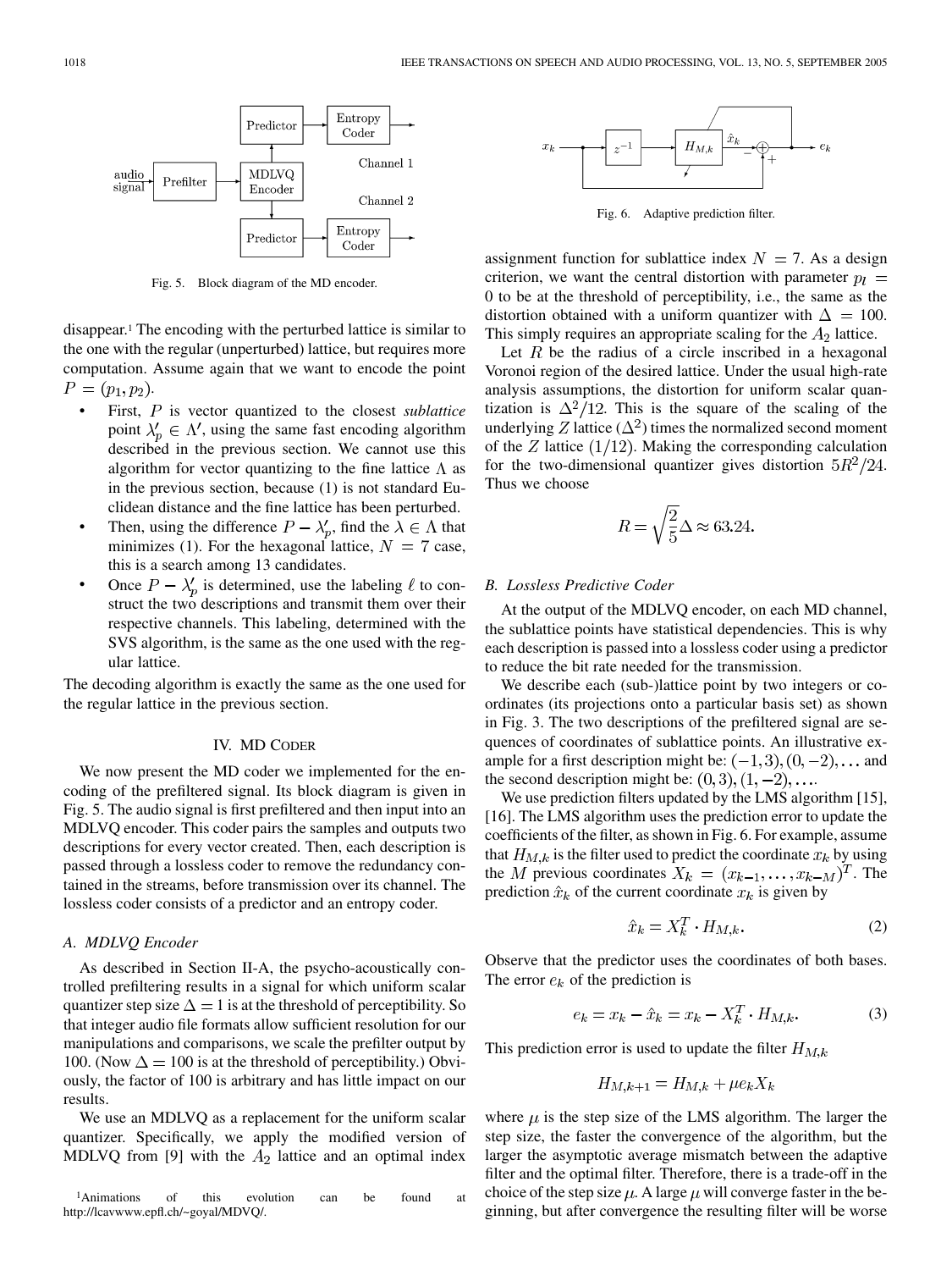than the filter obtained with a smaller step size. Under a standard but imprecise analysis, for stability and convergence, the step size  $\mu$  must obey [[16\]](#page-9-0)

$$
0 < \mu < \min_{i \in \{1, \dots, M\}} \frac{1}{\lambda_i}
$$

where the  $\lambda_i$  are eigenvalues of  $E(X_k X_k^T)$ . Since  $\max(\lambda_i)$  <  $M\sigma_X^2$ , where  $\sigma_X^2$  is the power of the input samples  $x_k$ , a sufficient and simpler upper bound is given by

$$
0 < \mu < \frac{1}{M\sigma_X^2}.\tag{4}
$$

Since the samples contained in the streams are integers, the prediction must be an integer, too. Therefore, the prediction given in  $(2)$  is rounded to the nearest integer,<sup>2</sup> and the prediction error defined in (3) is now given by

$$
e_k = x_k - \left[X_k^T \cdot H_{M,k}\right].
$$

These prediction errors  $e_k$  are the output of the predictive block. They are passed to the entropy coder and then transmitted to the receiver. The decoder uses them to exactly reconstruct the stream of coordinates of the sublattice points. The decoder has to use the same arithmetic (for instance the same precision) as the encoder to obtain an exact reconstruction.

#### *C. Coder Used in the Experiments*

The coder uses two different prediction filters. One is used to predict the odd indexed coordinates, which is only updated on the odd indexed coordinates. Similarly, the other prediction filter is used to predict the even indexed coordinates, and is updated only on the even indexed coordinates. This structure is used for both descriptions, for a total of four predictors.

We used two different audio signals for conducting most of our experiments: "jazz" containing classical jazz music, and "mixed," which is a commercial containing a mix of speech and music. Both signals have a duration of 10 s or 320 000 samples at 32 kHz sampling rate. These signals are simply called "jazz file" and "mixed file." We first used these files to test the behavior of the coder for the encoding of the streams generated by the MDLVQ encoder. For performance comparisons, we computed the first-order entropy of the transmitted symbols.

Since the coordinates to transmit will be grouped into packets and some of the packets will be lost, the prediction filter will be periodically reset. This reset is needed to avoid any mismatch between the adaptations in the decoder and in the encoder. We decided to perform this reset every 4096 coordinates. This does not imply that the size of a packet must be 4096 coordinates. Actually, the number of coordinates contained in a packet can be less or equal than 4096. A lower number is desirable to obtain a lower delay. However, if one packet containing some of the 4096 coordinates is lost, the corresponding description will be declared lost even if some of the coordinates contained in another packet are received.

This periodic reset favors the choice of a relatively large step size in the predictor to achieve fast convergence.

<sup>2</sup>The notation  $[x]$  is used for the integer nearest to x.

The experiments we conducted with the predictive filters had two goals: 1) to see the effect of the periodic reset and 2) to find the optimal filter length and LMS step size to use for the filters. Our simulations are conducted with two variables.

- $M$  is the number of coordinates of the same type (that is, along the same basis vector  $E_i$ ) used in the prediction. Since there are 2 coordinates for each vector or pair of prefiltered signal samples, the length of the prediction filter is  $2M$ .
- $\mu_{\text{factor}}$ : This parameter is used in the computation of the step size  $\mu$ . Using the simpler upper bound (4), the step size  $\mu_i$  used for the prediction filter applied to the coordinates of description  $j$  is computed with the following formula:

$$
\mu_j = \frac{1}{2M\mu_{\text{factor}}\sigma_{X_j}^2}.\tag{5}
$$

For experiments to determine good values for M and  $\mu_{\text{factor}}$ , we assumed a very noisy transmission channel, like in wireless communications, a 20% packet loss for the design of the perturbed lattice. We used four different values for the parameter M (4, 8, 16, 32), and five different values for  $\mu_{\text{factor}}$  (5, 10, 15, 20, 25). For the prediction error we compute the first order entropy for pairs of coordinates. At the output of the filters, one has to find a valid way to measure the performance of the lossless coder. Because of the particular structure of the input streams (alternating coordinates of sublattice points), the transmitted symbols are again paired at the output of each filter, and the two-dimensional first-order entropy of the consecutive vectors is computed. The entropies of both descriptions are added to get an approximation of the bit rate needed to transmit the stream. We also considered two different cases for the reset of the prediction filters. In the first series no reset is performed. In the second series, a reset is performed every 4096 coordinates. This helps us to estimate the influence of different reset periods for different predictor operating points.

As results of our experiments we found that, when no reset is performed the larger the value of  $M$ , the smaller the bit rate (that is, the better the performance). This is due to two facts: First, since the step size is computed with (5), the larger the value of  $M$ , the smaller the step size, and the better the filter in the steady-state. Moreover, for many signal parts the longer prediction is better. However, this is not always exactly true in our experiments. We see that for the "mixed" file, the performance with  $M = 16$  is better than the one obtained with a longer filter  $(M = 32)$  for the large values of  $\mu_{\text{factor}}$ .

When a reset is performed (lower plots), the best performance is obtained with the smaller values of  $M$ , that is, with the short filters. Because of  $(5)$ , the smaller M, the larger the step size, and the faster the convergence of the filter.

As an example, we set the value of  $M$  to 8 for the experiments that follow. Since the plots show that with  $M = 8$  the smallest bit rate is achieved with  $\mu_{\text{factor}} = 10$ , we keep that value for the remaining MDLVQ experiments.

The total signal delay of this system consists of the 128 samples of the psycho-acoustic prefilter plus the assembly delay for the packets. The decoder does not add delay. If the packets have a size of, say, 256 samples, this adds up to a total of 384 samples, or about 10 ms, which conforms to our goal.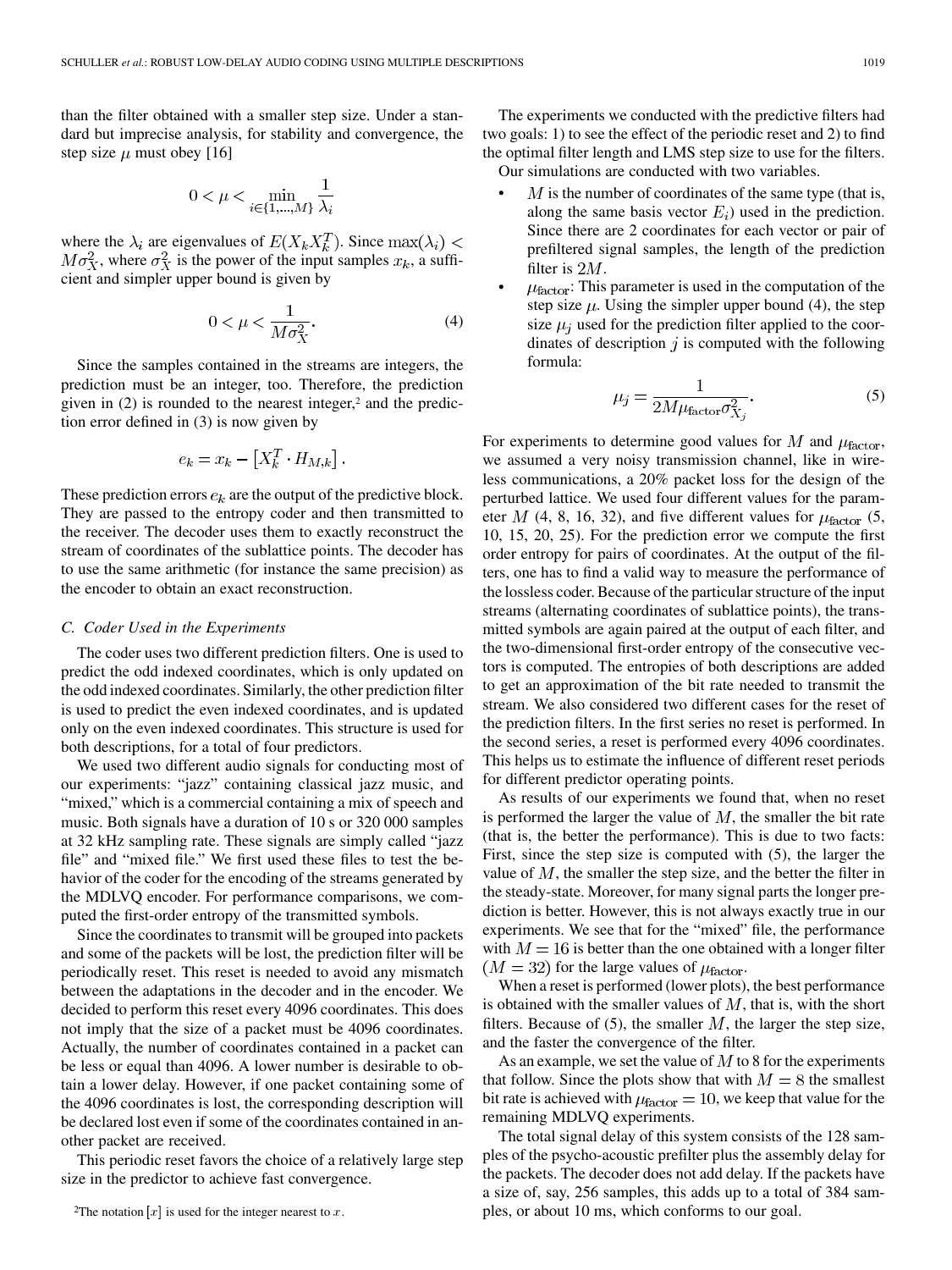To give an impression of the performance of our system, a comparison to other MD schemes is useful. Since there are not many well-known MD coders, we also designed three simple comparison coders. Each one is introducing a different amount of redundancy. They are denoted by BC0, BC2, and BC4 coders ("BC" stands for "Basic Coders").

**Coder BC0:** The prefiltered signal is first quantized with a scalar quantizer of bin width  $\Delta = 100$ . The output of the scalar quantizer is then passed into a lossless coder, consisting of a predictor and an entropy coder. The output of the lossless coder is split into two streams: packets of 2048 consecutive coded samples are created and then transmitted alternately over each channel.

This coder does not introduce any redundancy in the streams. If one packet is lost, zeros will be input in the decoder before post-filtering.

**Coder BC2:** As in the BC0 coder, the prefiltered signal is first quantized, still with the same scalar quantizer of bin width  $\Delta = 100$ . Then, consecutive samples are paired and input in a integer-to-integer Hadamard transform (see, e.g., [\[17](#page-9-0)] App. I]). The outputs of the block correspond respectively to the low-pass (sum) and high-pass (difference) values.

To introduce some redundancy and robustness in the transmission, the low-pass components are repeated on both channels, and the high-pass components are split between the channels. The first packet contains all the low-pass samples output by the integer-to-integer Hadamard transform, as well as half of the bits of the high-pass stream. The second packet contains again all the low-pass samples, and the other half of the high-pass stream. On the receiving side, the decoder can have three different behaviors, depending on the number of packets received: 1) If both packets are successfully received, the original samples can be retrieved by inverting the transform. 2) If only one packet is received, only the low-pass samples are available. These samples are used as input in the inverse transform to get a coarse approximation of the original samples before post-filtering. 3) If both packets are lost, zeros are input in the post-filter.

We see that this scheme is actually a simple MD scheme, where one packet carries a coarse approximation of the original samples (the low-pass output of the transform in our case), and both packets allow a perfect reconstruction of the original samples. For more details on forming an integer-to-integer transform [\[17](#page-9-0)].

**Coder BC4:** This coder is similar to the BC2 coder, but now with a  $4 \times 4$  integer-to-integer Hadamard transform. Consecutive samples are grouped into vectors of 4 samples and input in the transform block. After the transform, the low-pass component is, as in the BC2 coder, passed into a lossless coder and then repeated over both channels. The three other high-pass components are not repeated over both channels; their respective streams are split between the two channels.

On the receiving side, the decoder behaves similar as the BC2 coder does: If both packets are received, the four streams can be reconstructed and the inverse of the transform can be exactly computed. If only one packet is received, only the low-pass stream is entirely received and can be used to compute a coarse approximation of the original samples before post-filtering.

When compared to the BC2 coder, the BC4 coder introduces less redundancy since only one of four outputs of the transform is repeated on both channels. Therefore, its bit rate is smaller than the bit rate of the BC2 coder. However, the disadvantage is that the BC4 coder is less robust to losses, as we will see in the experiments.

## *A. Lossless Predictive Coder*

As in the MDLVQ coder we use lossless predictive coders in the basic coders to reduce the redundancy of the streams and therefore reduce the bit rate. In these basic coders, since the streams to encode do not consist of pairs of coordinates, as in the MDLVQ case (cf. Section IV-B), a predictor  $H_M$  of length  $M$  is used to predict the next sample. For each of these coders, we have to choose the best filter length  $M$  and the best step size  $\mu$  to lower the bit rate as much a possible. The step size  $\mu$  is computed as with (5), but with "M" instead of " $2M$ ."

For each coder, we ran the filter for  $M \in \{4, 8, 16, 32\}$  and  $\mu_{\text{factor}} \in \{5, 10, 15, 20, 25\}$ . When the BC0 coder is used, the prediction filters are reset every 2048 samples, because we want to be able to recover just one description with the 2048 samples. The reset period for the BC2 and BC4 coders is 4096, like for the MDVQ case. At the output of the coders, the first-order entropy of the symbols is computed.

The results of our experiments show that  $M = 16$  and  $\mu_{\rm factor} = 10$  is best for the BC0 coder. We use  $M = 32$  for the BC2 and BC4 coders.

#### VI. MODEL FOR THE NETWORK

In our experiments, we assumed that two descriptions are created and transmitted over their respective channels to the receiver. We optimistically made the assumption that one can establish two different independent connections, and that each description can be transmitted over one of these. This would allow the packet losses over each channel to be independent.

However, it is a common misconception that MD coding requires an *independent* path or transport mechanism for each description. While such a situation does make MD coding particularly attractive, as long as there is a chance that exactly one of two descriptions is received it may be beneficial to use MD coding. It is not a pre-requisite to have independent paths.

#### VII. EXPERIMENTAL RESULTS

We now compare performances of the MDLVQ and the basic comparison coders. We first simulate the case that the descriptions are lost independently. Then, we study the performance when exactly one description is used for the decoding.

#### *A. When Descriptions Are Lost Independently*

Every packet can be lost independently over each channel with probability p. Therefore, either both (with probability  $(1 (p)^2$ ), one (with probability  $2p(1-p)$ ) or no (with probability  $p<sup>2</sup>$ ) descriptions are received by the decoder. We ran the coder for  $p \in \{0, 0.1, 0.2\}$ , and for 10 different parameters  $p_l$  of perturbations of the lattice in the MDLVQ coder. For an optimal encoding,  $p_l$  should be chosen as close as possible to the actual probability of loss  $p$ .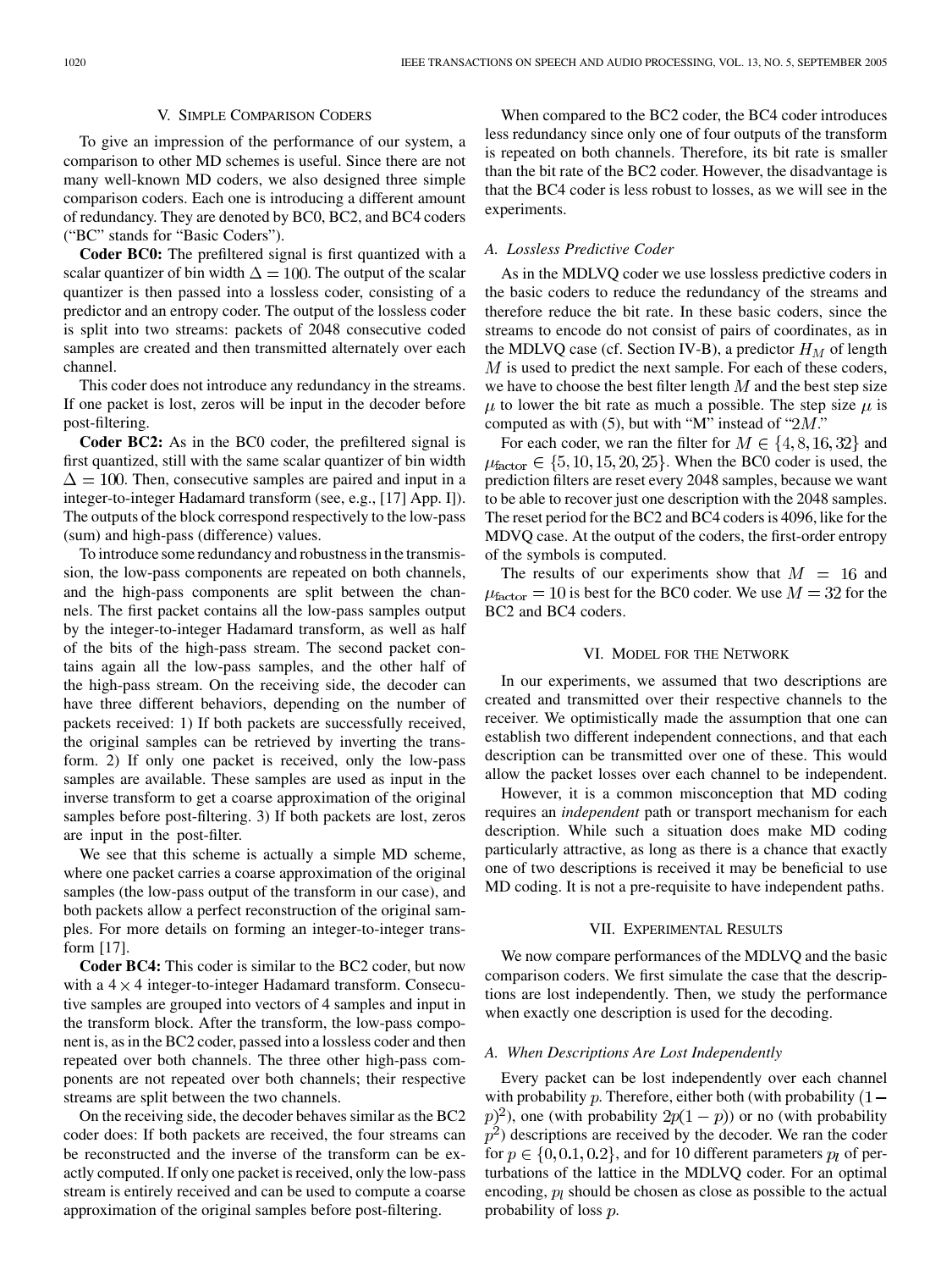In each case we ran the coders five times, with different seeds for the random generator to obtain different "error patterns." After the first experiments, we immediately saw that the MSE of the decoded file is highly sensitive to the error pattern. This could seem to be a major problem for the comparison of the coders, but since the same errors patterns can be applied to the four different coders, this problem can be partially eluded. Recall that the MSE is a good indication of the subjective quality because of the psycho-acoustic prefilter.

The distortion is the same for all the BC and MDLVQ coders when  $p = 0$  and  $p_l = 0$ . The latter is since our design criterion for the original lattice was to equate the BC coder distortions (see Section IV-A). As soon as  $p_l > 0$ , the perturbation of the lattice degrades the quality for  $p = 0$ , as one would expect.

For the MDLVQ coder, the experiments, which we only describe qualitatively below for brevity, show that its overall rate/distortion behavior is better than the performance of any of the BC coders. The BC coders lie on a curve in the rate distortion plane, and the MDLVQ coder is below that curve, analog to Fig. 7. The MDLVQ coder outperforms the BC4 coder in both bit rate and distortion. When compared to the BC0 coder, the MDLVQ coder has a larger bit rate, since the use of MDLVQ introduces redundancy in the streams, but the decrease in distortion is significant for  $p > 0$ . Compared to the BC2 coder, the distortion is slightly larger, but its bit rate is significantly lower. Considering distortions at different values of  $pl$  and  $p$  in MDLVQ case, the smallest distortion is achieved when  $p_l = p$ , as expected. But we also observed that the differences in distortions resulting from different  $p_l$  are less than those resulting from different random seeds. This data suggests that the perturbation is helpful only with high loss probability. A rule of thumb can be: use no perturbation if the loss will vary from 0% to 20%, and use  $p_l = 0.1$  perturbation if the loss will vary from 10% to 30%.

## *B. When Only One Description Is Received*

As further experiments with the coders, we assumed that exactly one description is always successfully received. The rate/distortion points obtained with the three coders are illustrated in Fig. 7. Again the BC coders can be seen as lying on a curve in the rate-dostortion plane, and the MDLVQ coder lies below that curve, which means it has the best rate/distortion performance.

## VIII. SUBJECTIVE COMPARISON

To obtain a more precise verification of our results, we conducted a subjective comparison test. Because our bit rates are estimates intended for comparisons with similar schemes, but not precise absolute numbers, we compared our MDLVQ scheme with our BC0 coder with its simple insertion of zeros for lost packets. We assume an operating point where we have bit rate available, which is high enough to obtain quantization noise at the masking threshold for the MDLVQ coder, if both descriptions are received. Further we assume similar bit rates for both, the MDLVQ and the BC0 coder. To obtain similar bit rates for the MDLVQ and BC0 coders in our comparison, the bin-width of the BC0 coder was set to  $\Delta = 60$ . Table I shows the resulting estimated bit rates for the 2 coders for our five test signals. The



Fig. 7. Rate–distortion performances of the MDLVQ (MD), BC0, BC2, and BC4 coders when one and only one description is successfully transmitted.

TABLE I BIT RATES (IN BIT/SAMPLE) FOR THE TEST SIGNALS FOR THE MDLVQ AND BC0 CODER

| Signal        | <b>MDLVQ</b> | BC0  |
|---------------|--------------|------|
| mspeech       | 2.79         | 2.80 |
| sc03          | 2.83         | 2.73 |
| $_{\rm es01}$ | 2.89         | 2.83 |
| mixed         | 2.90         | 2.94 |
| 1azz          | 3.13         | 3.01 |

different operating conditions are loss rates of  $p = 0, 0.1$ , and 0.01, and packet sizes of 1024 and 4096. Table II show the resulting mean squared error for the different loss rates and coders. Recall that an MSE of 833.3 is at the masking threshold of the psycho-acoustic model. Further observe that for the 10% loss rate, and for some of the cases for the 1% loss rate, the MDLVQ achieves a lower mean squared error than the BC0 coder. We set  $p_l = 0$  (no lattice perturbation),  $M = 8$  for the MDLVQ, and  $M = 16$  for the BC0 coder.

We chose 5 different signals such that they cover a wide variety of signal statistics. Each has a length of 10 to 20 seconds and 32 kHz sampling rate. We used the already mentioned "mixed" and "jazz" signals (jazz is named "16cj" in the results figures), and in addition "mspeech," which is German male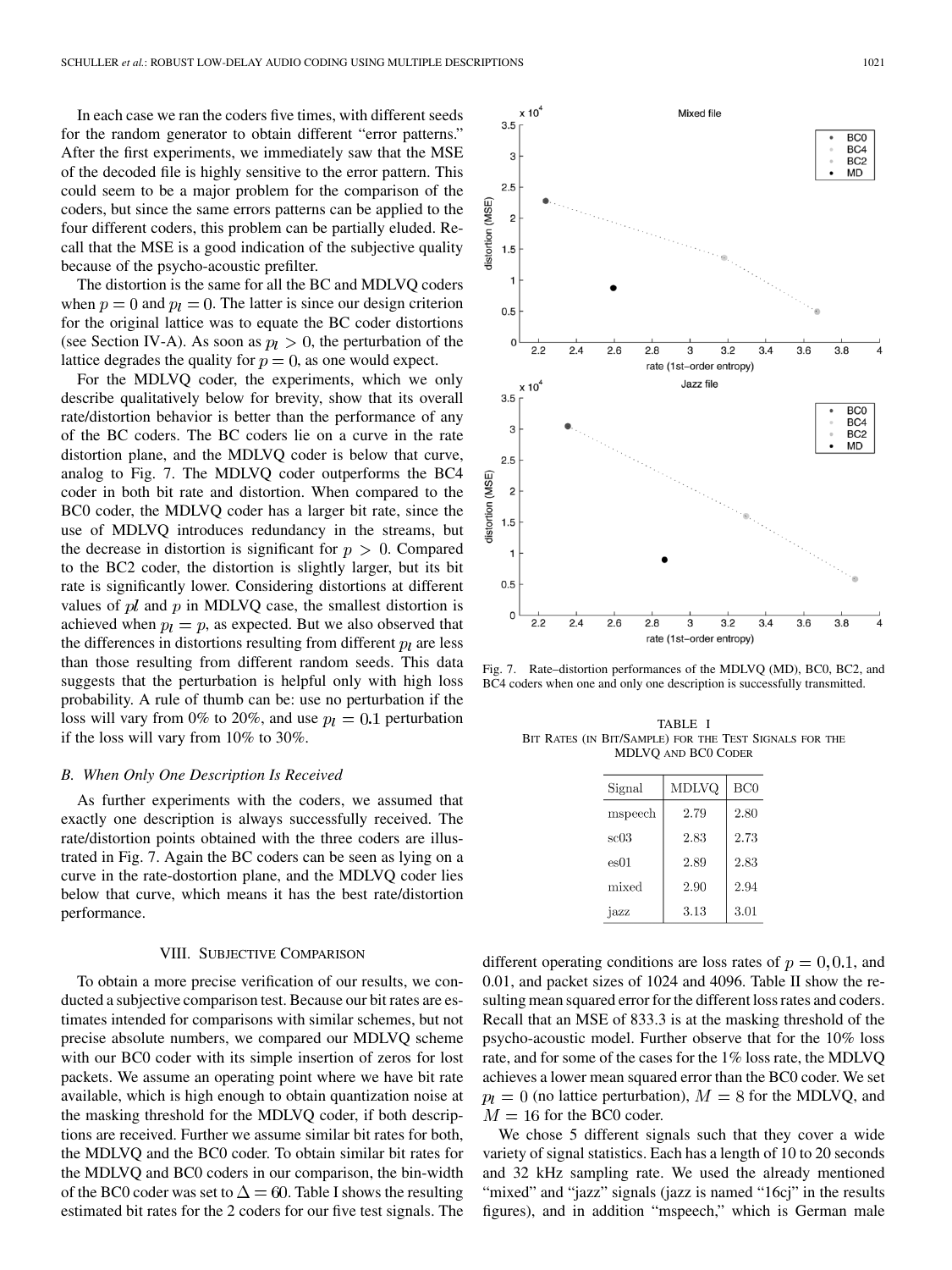TABLE II RESULTING MEAN SQUARED ERROR FOR THE DIFFERENT LOSS RATES FOR PACKET SIZES OF 4096 AND 1024 FOR THE MDLVQ CODER (ABOVE) AND THE BC0 CODER (BELOW)

|                 |       | 4096    |        | 1024    |        |
|-----------------|-------|---------|--------|---------|--------|
| Signal          | $p=0$ | $p=.01$ | $p=.1$ | $p=.01$ | $p=.1$ |
| mspeech         | 824   | 1096    | 2853   | 1085    | 2428   |
| sc03            | 794   | 1004    | 2916   | 1057    | 2639   |
| es01            | 786   | 1012    | 3345   | 1074    | 2588   |
| mixed           | 832   | 1081    | 3178   | 1136    | 3080   |
| jazz            | 830   | 1087    | 3320   | 1142    | 3148   |
| mspeech         | 302   | 853     | 4881   | 785     | 4079   |
| $\mathrm{sc}03$ | 327   | 910     | 5441   | 931     | 4814   |
| $_{\rm es01}$   | 331   | 515     | 5020   | 1124    | 4546   |
| mixed           | 303   | 997     | 5432   | 1251    | 5915   |
| jazz            | 301   | 1207    | 6640   | 1390    | 6865   |



Fig. 8. Listening comparison, no packet loss. There are five cases for each of the five signals, in the order: 1) hidden reference, 2) lowpass filtered (3.5 kHz) original, 3) low pass filtered (7 kHz) original, 4) BC0 coder, and 5) MDLVQ coder.

speech, "sc03," which is music with trumpets, and "es01," which is Suzanne Vega a capella. We used a MUSHRA test [[18\]](#page-9-0) for our comparison, where the test subjects were presented with a series of sets of signals. Each set contains 2 coded/decoded signals, from the MDLVQ and BC coder. In addition each set contains the original signal, the original low pass filtered at 7 kHz and the original filtered at 3.5 kHz, as anchors. The subjects evaluate each signal with sliders between 0 and 100, corresponding to "bad" to "excellent." We had seven listeners with Stax headphones in an office environment.

# *A. Results*

The results are presented in Figs. 8–12. The vertical axis is the subjective grading, and the horizontal axis shows the different signals. The vertical bars show the 95% confidence intervals. They are an indication of the accuracy of our measurement, which depends on the number of listeners and how



Fig. 9. Listening comparison, 1% packet loss, packet size 1024.







Fig. 11. Listening comparison, 1% packet loss, packet size 4096.

similar they graded. Within each signal are (in that order) the hidden reference, the 3.5 kHz filtered signal, the 7 kHz filtered signal, the BC0 coder (BC\_1024 or BC\_4096), and the MDLVQ coder (MD\_1024 or MD\_4096). Fig. 8 shows the results for zero packet loss. For the Multiple Description coders this means that both descriptions are received. It can be seen that in this case the BC0 (BC\_1024) and MDLVQ (MD\_1024) coder have indeed the same quality, as expected. There is no significant difference in their quality because their confidence intervals overlap. The further figures show that the MDLVQ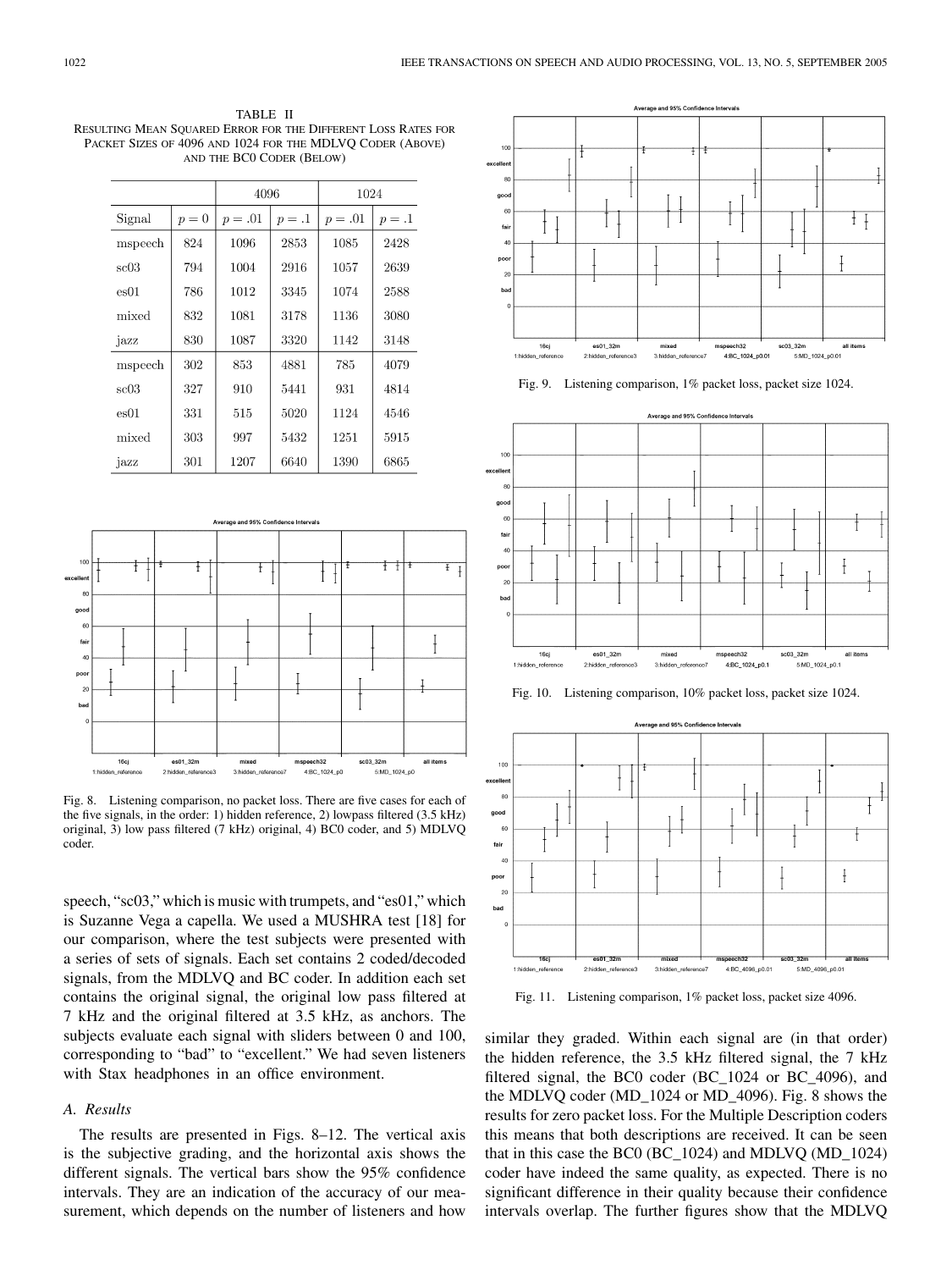<span id="page-9-0"></span>

Fig. 12. Listening comparison, 10% packet loss, packet size 4096.

coder is graded significantly better than the BC0 coder (their confidence intervals for "all items" don't overlap) for the case of packet losses, except for the case of packet length 4096 and 1% packet loss (Fig. 11), where the confidence intervals overlap. For 10% packet loss (Figs. 10 and 12) it can be seen that the MD coder is rated as good as the 7 kHz bandlimited original (hidden reference [7]), and the BC0 coder as good as the 3.5 kHz bandlimited original (hidden\_[7]). The difference for the 1% case with packet size 1024 (Fig. 9) has a similar magnitude. This means there is a clearly audible advantage for the MD coder.

# IX. CONCLUSION

Many of the newer multiple description techniques are designed for minimizing the mean squared error of the reconstructed signal. The psycho-acoustically controlled prefilter is used as a low delay conversion of audible difference into a mean squared distance. This makes it possible to apply these multiple description techniques to audio coding, with a distance measure suitable for audio. Comparisons show that a better rate-distortion operating point is achieved than with a coder with no added redundancy (coder BC0), or a coder with the lower half band repeated over two descriptions (coder BC2), or a coder with the lower quarter band repeated over two descriptions (coder BC4). Subjective comparisons of the MD and BC0 coder show, that the MD coder has a significantly better quality than the BC0 coder. Since both the psycho-acoustic prefilter and the multiple description scheme add only very little delay, an overall delay of the multi-descriptive audio encoder/decoder of 10 ms can be obtained.

Together with the low complexity of the MD scheme, it makes this approach attractive for applications like wireless microphones, wireless speakers, or video conferencing.

#### **REFERENCES**

[1] V. K. Goyal, "Multiple description coding: Compression meets the network," *IEEE Signal Processing Mag.*, vol. 18, no. 5, pp. 74–93, Sep. 2001.

- [2] G. Schuller and A. Harma, "Low delay audio compression using predictive coding," in *Proc. IEEE Int. Conf. Acoust., Speech, and Signal Processing*, Orlando, FL, 2002.
- [3] K. Nitadori, *Linear Transform Coding and Predictive Coding*, Japan: IECE, Feb. 1970.
- [4] N. S. Jayant and P. Noll, *Digital Coding of Waveforms: Principles and Applications to Speech and Video*. Englewood Cliffs, NJ: Prentice-Hall, 1984.
- [5] B. Edler and G. Schuller, "Audio coding using a psychoacoustic pre- and post-filter," in *Proc. IEEE Int. Conf. Acoust., Speech, and Signal Proc*, vol. II, Istanbul, Turkey, 2000, pp. 881–884.
- [6] G. Schuller, B. Yu, D. Huang, and B. Edler, "Perceptual audio coding using adaptive pre- and post-filters and lossless compression," *IEEE Trans. Speech Audio Process*, pp. 379–390, Sep. 2002.
- [7] S. Dorward, D. Huang, S. Savari, G. Schuller, and B. Yu, "Low delay perceptual lossless coding of audio signals," in *Proc. IEEE Data Compression Conf.*, Snowbird, UT, Mar. 2001, pp. 312–320.
- [8] V. A. Vaishampayan, "Design of multiple description scalar quantizers," *IEEE Trans. Inform. Theory*, vol. 39, no. 3, pp. 821–834, May 1993.
- [9] V. K. Goyal, J. A. Kelner, and J. Kovačević, "Multiple description vector quantization with a coarse lattice," *IEEE Trans. Inform. Theory*, vol. 48, no. 3, pp. 781–788, Mar. 2002.
- [10] V. A. Vaishampayan, N. J. A. Sloane, and S. D. Servetto, "Multiple-description vector quantization with lattice codebooks: Design and analysis," *IEEE Trans. Inform. Theory*, vol. 47, no. 5, pp. 1718–1734, Jul. 2001.
- [11] J. H. Conway and N. J. A. Sloane, "Fast quantizing and decoding algorithms for lattice quantizers and codes," *IEEE Trans. Inform. Theory*, vol. IT-28, no. 2, pp. 227–232, Mar. 1982.
- [12] S. D. Servetto, V. A. Vaishampayan, and N. J. A. Sloane, "Multiple description lattice vector quantization," in *Proc. IEEE Data Compression Conf.*, Snowbird, UT, Mar. 1999.
- [13] J. A. Kelner, V. K. Goyal, and J. Kovačević, "Multiple description lattice vector quantization: Variations and extensions," in *Proc. IEEE Data Compression Conf.*, Snowbird, UT, Mar. 2000, pp. 480–489.
- [14] J. H. Conway and N. J. A. Sloane, *Sphere Packings, Lattices and Groups*. New York: Springer-Verlag, 1992.
- [15] B. Widrow and M. E. Hoff Jr., "Adaptive switching circuits," in *Proc. IRE WESCON'60*, 1960, pp. 96–104.
- [16] S. Haykin, *Adaptive Filter Theory*. Englewood Cliffs, NJ: Prentice-Hall, 1999.
- [17] V. K. Goyal and J. Kovačević, "Generalized multiple description coding with correlating transforms," *IEEE Trans. Inform. Theory*, vol. 47, no. 6, pp. 2199–2224, Sep. 2001.
- [18] *Method for the Subjective Assessment of Intermediate Quality Levels of Coding Systems*. [Recommendation ITU-R BS. 1534-1 (01/2003)].



**Gerald Schuller** (M'00) received the B.S. degree in mathematics from the Technical University of Clausthal, Clausthal, Germany, in 1984, the "Vordiplom"and M.S. degree in electrical engineering from the Technical University of Berlin, Berlin, Germany, in 1986 and 1989, respectively, and the Ph.D. degree from the University of Hanover, Hanover, Germany, in 1997.

He is a temporary Full Professor at the Ilmenau University of Technology, Ilmenau, Germany, and head of the Audio Coding Research Group, Fraun-

hofer Institute for Digital Media Technology, Ilmenau. He was a Research Assistant at the Technical University of Berlin from 1990 to 1992, where he worked on speech coding, a Teaching Assistant at the Georgia Institute of Technology, Atlanta, in 1993, where he worked on low delay perfect reconstruction filter banks, and a Research Assistant at the University of Bonn, Bonn, Germany, in 1994, where he worked on filter banks for vision applications and their optimization. Before joining the Fraunhofer Institute he was Member of Technical Staff at Bell Laboratories, Lucent Technologies, and Agere Systems (a Lucent spin-off), from 1998 to 2001 where he worked in the Multimedia Communications Research Laboratory. His research interests include audio coding, filter banks, and multirate signal processing.

Dr. Schuller received a Fellowship to study at the Massachusetts Institute of Technology, Cambridge, from 1989 to 1990.